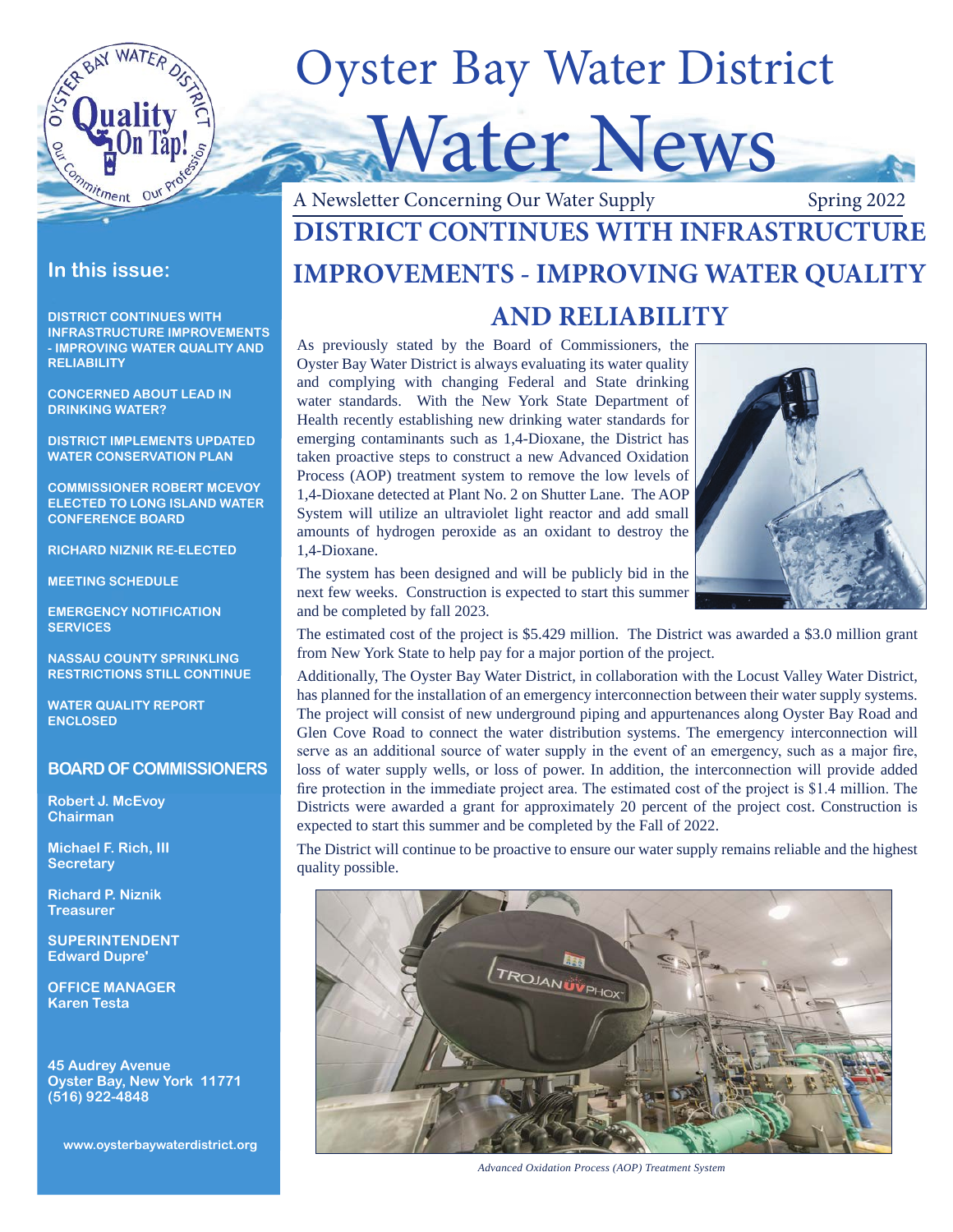# **CONCERNED ABOUT LEAD IN DRINKING WATER?**

There have been many articles written discussing the potential of lead being in our drinking water. The Board of Commissioners take this issue very seriously and are taking steps to ensure the lowest possible exposure to lead from our drinking water. Studies have shown that lead from many sources in the environment can cause health related issues. Sources of lead can include gasoline, paint chips, soil and our drinking water.

The Oyster Bay Water District routinely tests our source water wells and have determined that it does not contain lead. However, it is possible for lead to enter the water from interior plumbing lines and fixtures in your home or the service line between the water main in the street to your home.

The Water District has been providing water treatment for over 30 years to reduce the corrosivity of our water to lessen the potential for lead leaking into the water. For 30 years the District has conducted special testing for lead at the tap to determine the effectiveness of the corrosion control treatment. The District is happy to report that they have complied with all Federal and State lead regulations.

The District has also just started an evaluation and inventory to determine where lead water service lines may exist throughout our community. We will also be preparing a lead service line replacement program over the next several years.

Should you know that your home has a lead service, please contact the District office at 516-922-4848.

# **DISTRICT IMPLEMENTS UPDATED WATER CONSERVATION PLAN**

On a hot summer day, the Oyster Bay Water District delivers over 3 million gallons of water per day. That quantity of water is three (3) times what we pump on a typical winter day. This 300% increase in water use can mostly be attributed to lawn irrigation systems. It is estimated that upwards of 80 to 90 percent of the water pumped on a hot summer day is used for lawn irrigation.

The Water District needs to maintain a sufficient capacity of their supply wells and pump stations to meet the maximum day water demands plus a reserve for fire protection. Therefore, as our water use continues to increase, the District needs to construct new supply facilities - even though these facilities may only be necessary for a few peak days during the year.

One way to minimize the impact of the peak water use days is to encourage water conservation by the residents of the District. The District had implemented a water conservation plan back in 1986 - with the major component of the plan being enforcing the ODD/EVEN sprinkling restrictions, as outlined on Page 4 of this newsletter.

Over the past 10 years, the overall water use across Nassau County has continued to increase. The New York State Department of Environmental Conservation (NYSDEC) has stated their concern that if water conservation was not implemented on Long Island, there could be an adverse impact to the underground aquifer system.

The Board of Commissioners of the Oyster Bay Water District agreed that there was a need to continue with the District's Water Conservation Plan as a way to reduce the summer pumpage by approximately 15 percent, and in turn reduce the need to construct additional supply wells. The District prepared an Updated Water Conservation Plan in 2017 and is continuing to implement conservation measures. Besides reinforcing the irrigation restrictions, the District has been implementing the following water conservation measures:

- Conducted a Leak Detection Survey on the water distribution system
- Conducted an audit of the District's top 10 water users
- Continue with the Meter Replacement Program to ensure meters are accurate
- Increase public education and public awareness of the need to conserve water through a Public Outreach Program
- Reinforce and encourage compliance with irrigation restrictions.

The Board of Commissioners encourages all residents to consider water conservation in their every day lives. Let's save water for both emergency use and to ensure we have a sufficient supply of drinking water for generations to come.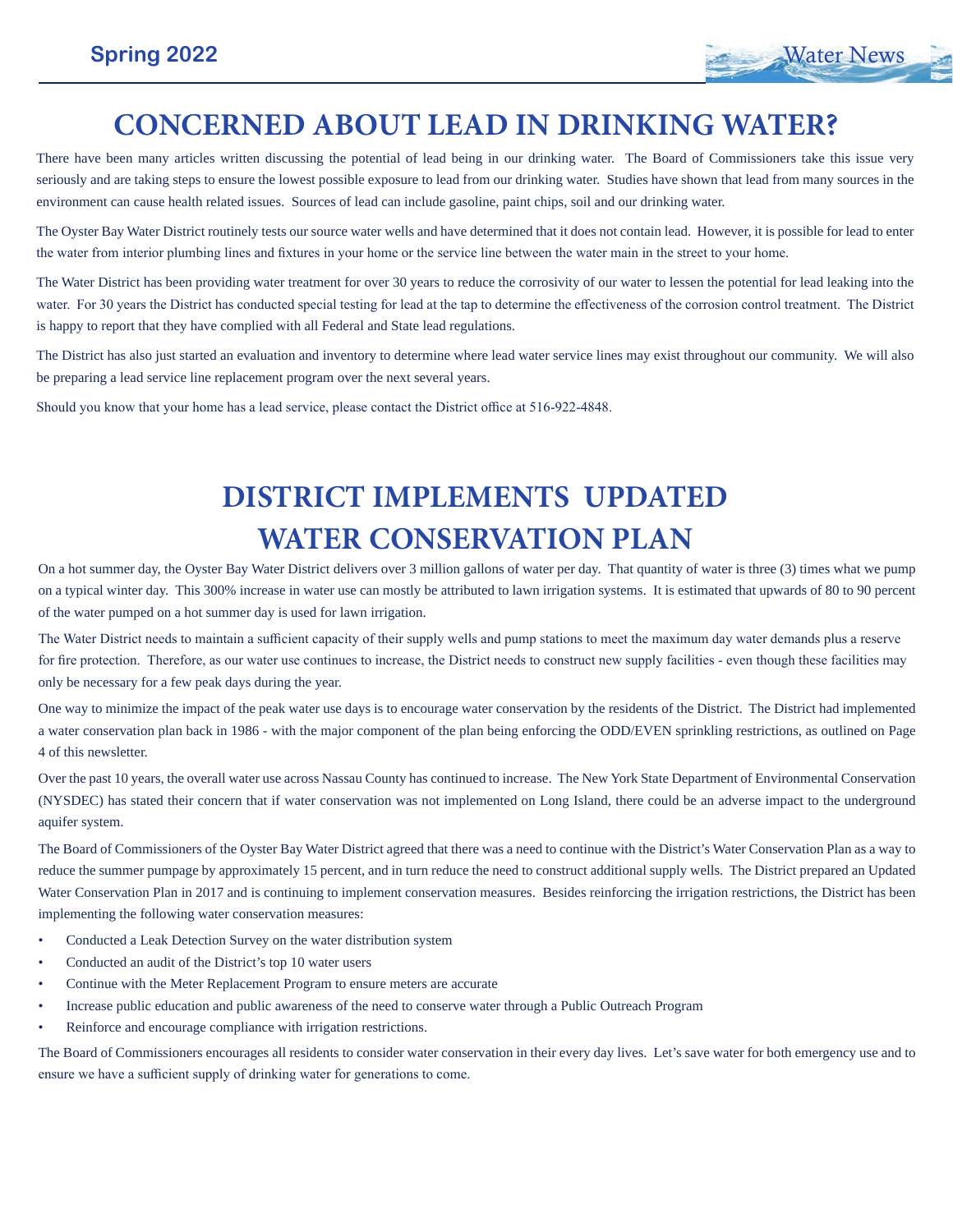# **COMMISSIONER ROBERT MCEVOY ELECTED TO WATER CONFERENCE BOARD**

The Oyster Bay Water District is proud to announce that Commissioner Robert McEvoy has been elected to the Board of the Long Island Water Conference (LIWC). The Conference is a professional organization of all the public water suppliers on Long Island dedicated to keeping Long Island's water safe and plentiful. Commissioner McEvoy was previously President of the Nassau Suffolk Water Commissioners Association in 2012.

The LIWC includes 41 separate public water suppliers in Nassau and Suffolk Counties and supports education and training to all its members, as well as providing public education to the residents of Long Island.



*Commissioner Robert McEvoy.....*



*Commissioner Richard Niznik*

# **COMMISSIONER RICHARD NIZNIK RE-ELECTED**

On December 14, 2021, the residents of the Oyster Bay Water District re-elected Richard P. Niznik to the position of Water Commissioner for an additional three-year term.

This will be Commissioner Niznik's fifth term representing the Oyster Bay Water District. As a life-long resident of Oyster Bay and with his over 40 years experience working for the Nassau County Department of Public Works, his knowledge of infrastructure maintenance assists the Board of Commissioners in overseeing the administration and operations of the Water District.

### **RAVE - EMERGENCY**

#### **NOTIFICATION SERVICES**

If you haven't already, we urge you to sign up for the Oyster Bay Water District Emergency Notification System. The Rave Emergency Notification System automatically calls you with a pre-recorded message in the event of a water emergency. The system database is populated with all listed phone numbers within the District. However, should your phone number be unlisted, your number is not automatically in our system. In addition, you may want to add your cell phone number to our system so that we can notify you by Text Message or Email.

### **COME VISIT OUR WEBSITE** *www.oysterbaywaterdistrict.org*

Please log on and register your information with our Rave Emergency Notification System.

### **MEETING SCHEDULE**

Please note that the Oyster Bay Water District schedules its meetings every Thursday morning at 9:00 a.m. at the Water District office located 45 Audrey Avenue. All residents of the District are welcome to attend the meeting. Any changes in the weekly Thursday morning meeting date will be published in the Glen Cove/Oyster Bay Record Pilot and on the Water District's website. Members of the public can contact the District office at 516-922-4848 for additional information.